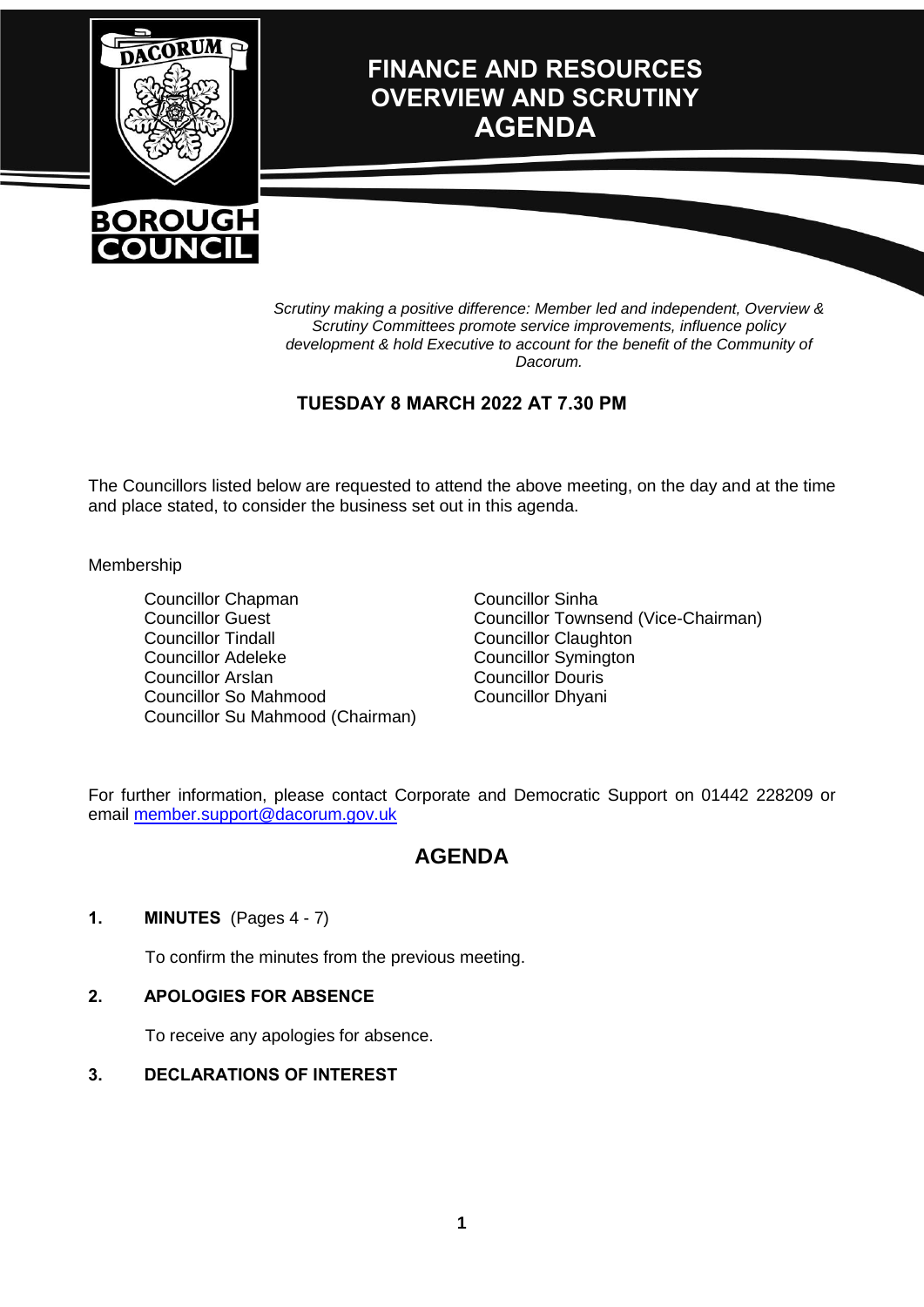To receive any declarations of interest.

A member with a disclosable pecuniary interest or a personal interest in a matter who attends a meeting of the authority at which the matter is considered -

(i) must disclose the interest at the start of the meeting or when the interest becomes apparent

and, if the interest is a disclosable pecuniary interest, or a personal interest which is also prejudicial

(ii) may not participate in any discussion or vote on the matter (and must withdraw to the public seating area) unless they have been granted a dispensation.

A member who discloses at a meeting a disclosable pecuniary interest which is not registered in the Members' Register of Interests, or is not the subject of a pending notification, must notify the Monitoring Officer of the interest within 28 days of the disclosure.

Disclosable pecuniary interests, personal and prejudicial interests are defined in Part 2 of the Code of Conduct For Members

[If a member is in any doubt as to whether they have an interest which should be declared they should seek the advice of the Monitoring Officer before the start of the meeting]

#### **4. PUBLIC PARTICIPATION**

An opportunity for members of the public to make statements or ask questions in accordance with the rules as to public participation.

#### **5. CONSIDERATION OF ANY MATTER REFERRED TO THE COMMITTEE IN RELATION TO CALL-IN**

#### **6. ACTION POINTS FROM THE PREVIOUS MEETING**

There are no outstanding action points from the previous meeting.

- **7. QUARTER 3 BUDGET MONITORING REPORT** (Pages 8 22)
- **8. QUARTER 3 PERFORMANCE REPORT - FINANCE AND RESOURCES** (Pages 23 39)
- **9. QUARTER 3 PERFORMANCE REPORT - CORPORATE AND CONTRACTED SERVICES** (Pages 40 - 57)
- **10. QUARTER 3 PERFORMANCE REPORT - PERFORMANCE, PEOPLE AND INNOVATION** (Pages 58 - 65)
- **11. GARAGES UPDATE** (Pages 66 72)
- **12. COMMERCIAL STRATEGY UPDATE** (Pages 73 75)
- **13. PARKING ENFORCEMENT SERVICE** (Pages 76 83)